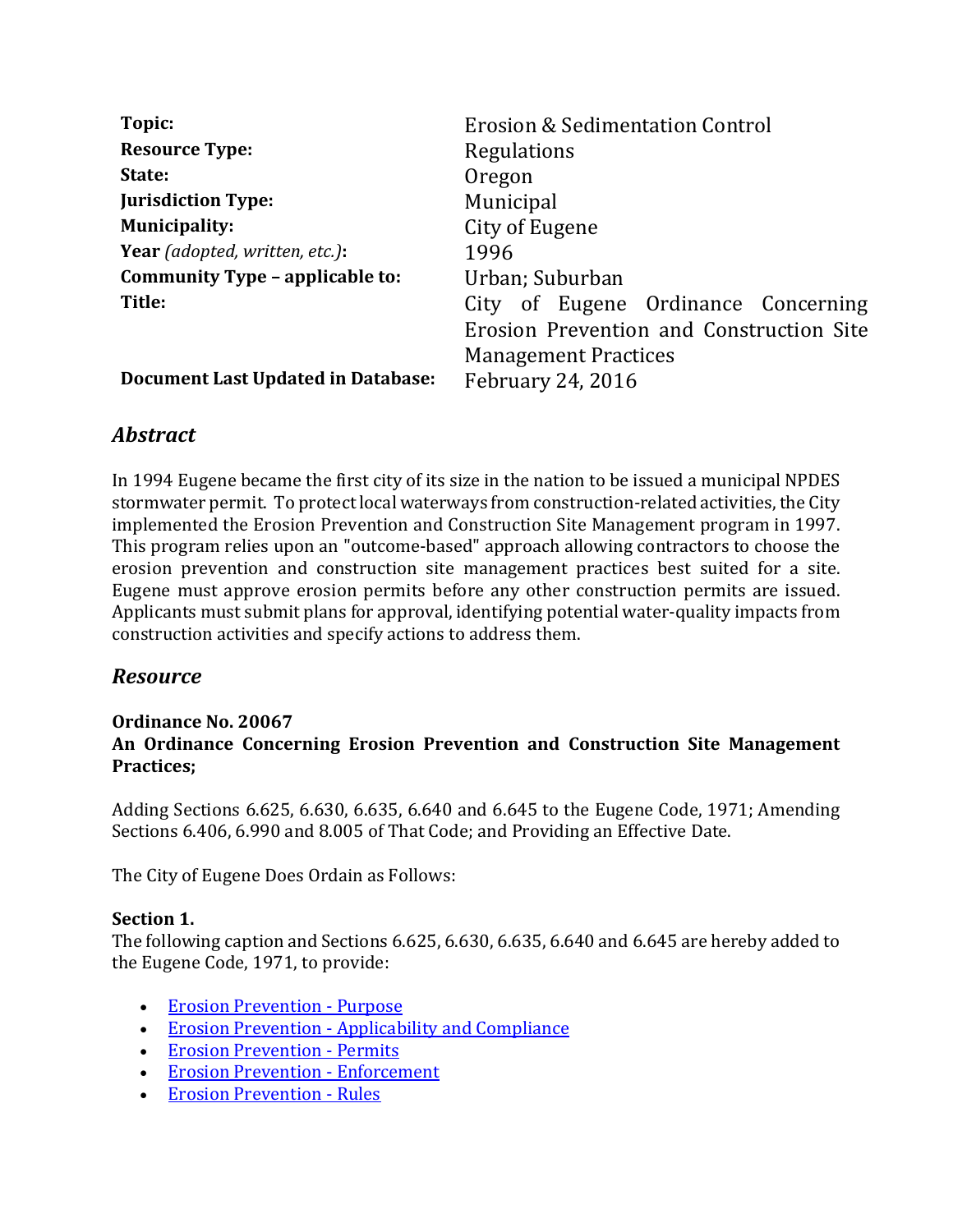- Definitions
- Penalties Specific
- **Administrative Code**

### 6.625 Erosion Prevention - Purpose.

Sections 6.625 to 6.645, and the rules issued thereunder, are intended to restrict the discharge of sediments or other construction related materials, including hazardous substances as defined in section 6.340, into the city's stormwater system in order to:

(a) Prevent or minimize, to the maximum extent practicable, negative impacts to adjacent properties, water quality, and related natural resources resulting from construction activities; and

(b) Maintain the capacity of the city's stormwater system by minimizing sedimentation.

## 6.630 Erosion Prevention - Applicability and Compliance.

## (1) Scope.

The provisions of sections 6.625 to 6.645, and the rules issued thereunder, apply to all construction related activities that result in any one or all of the following:

(a) Land disturbance, including, but not limited to clearing, grading, grubbing, logging, excavating, filling, and storing of materials;

(b) Structural development, including, but not limited to buildings, bridges, roads, and other infrastructure;

(c) Impervious surfaces, including, but not limited to parking lots, driveways, walkways, and patios; or

(d) Dewatering. Notwithstanding the foregoing, the following activities shall be exempt from the provisions of sections 6.625 to 6.645: (I) actions by a public utility, the city, or any other governmental agency to remove or alleviate an emergency condition, restore utility service, or reopen a public thoroughfare to traffic; or (ii) actions by any other person when the city determines, and documents in writing, that the actions are necessary to remove or alleviate an emergency condition, restore utility service, or reopen a public thoroughfare to traffic.

# (2) Compliance.

No person shall engage in any construction related activity covered by subsection (1) in a manner that can potentially impact water quality, except as allowed by this code. All persons shall implement erosion prevention measures designed to meet the outcomes established in administrative rules promulgated by the city manager. Failure to meet those outcomes shall subject the person to the same enforcement provisions as those applicable to a permit holder under section 6.640.

### 6.635 Erosion Prevention - Permits.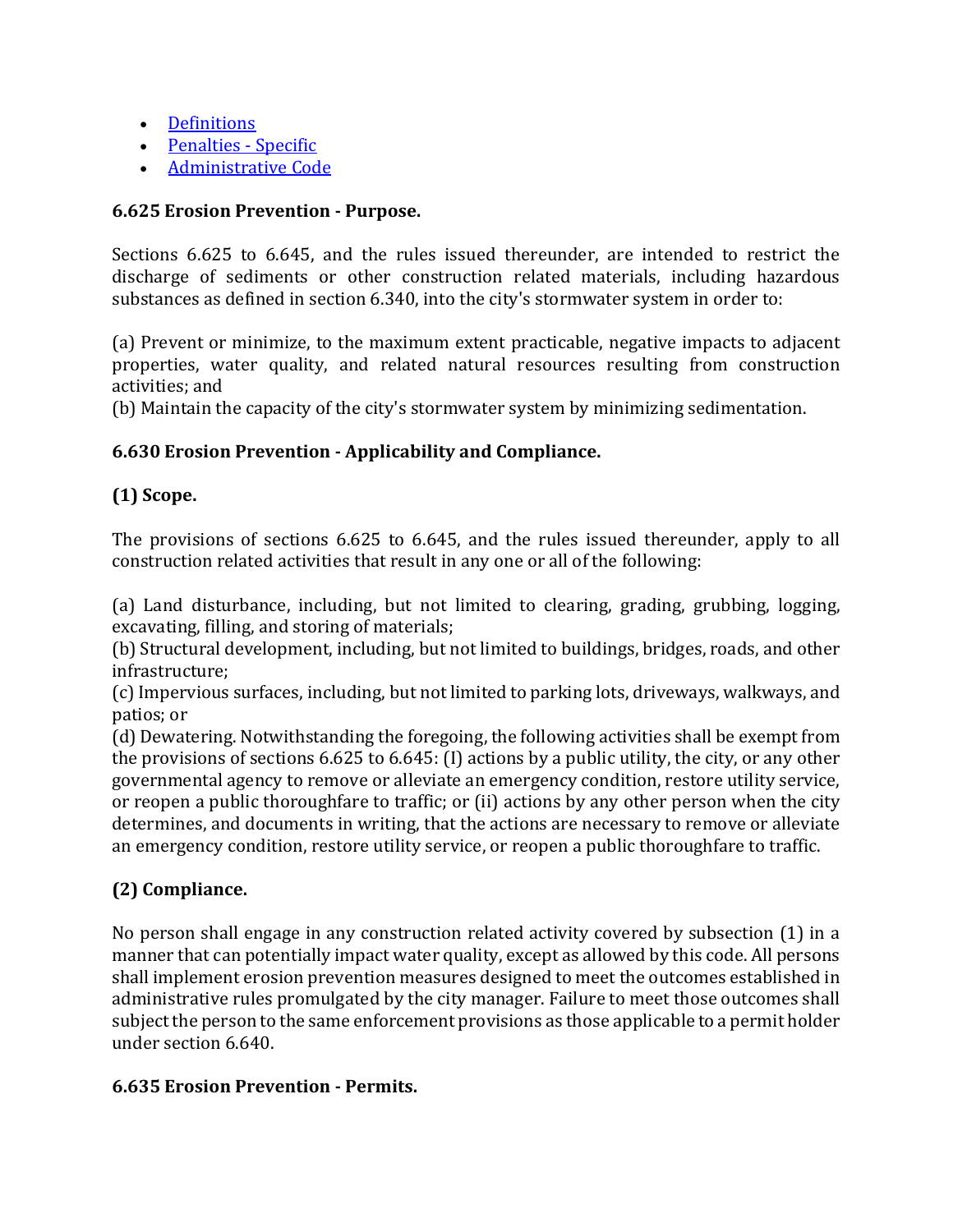## (1) Erosion Prevention Permit.

## (a) Permit required.

Except as otherwise provided in subsection (3) below, no person shall commence any construction related activity without first obtaining from the city one of the erosion prevention permits listed in subparagraph (b) if the construction related activity:

1. Disturbs five acres or more of land at any one time by one or more phases of development, and the disturbance is located on the same parcel of land or on contiguous parcels of land under the same ownership; or

2. Is located in a sensitive area. The criteria for classifying sites, and the classification of such sites as sensitive areas shall be established in administrative rules issued by the city manager.

### (b) Permit classifications.

The city manager may issue all of the following types of permits, any of which will meet the requirements of subsection (a) of this section:

1. Individual permit. A property owner or easement holder of record may obtain a separate individual permit for each construction activity on the same parcel of land.

2. Umbrella permit. A property owner or easement holder of record may obtain an umbrella permit for multiple construction activities on the same parcel of land that are proposed in connection with a development, including utility work, private infrastructure, structures, and other site improvements.

3. Annual permit. An annual permit may be issued for minor recurring activities.

## (c) Application.

The application for an erosion prevention permit shall be accompanied by:

1. Fee. A fee established by the city manager pursuant to section 2.020 of this code in an amount sufficient to recover the city's administrative costs;

2. Construction site management plan for individual and umbrella permits. A construction site management plan prepared by a certified professional(s) designated by the manager in rules adopted hereunder. The construction site management plan need not be prepared by a certified professional if the development is one (1) single family dwelling or one (1) duplex dwelling. The construction site management plan shall be kept at the construction site and available for on-site inspection purposes. The construction site management plan shall identify: potential water quality impacts associated with the proposed construction activities; techniques and methods to be used to prevent and control erosion, sedimentation, and other pollutants associated with construction activity; and the location, design, and construction schedule for all erosion, sedimentation, and other construction site management control measures to be implemented and maintained; and

3. Work, scope and practices for annual permit. No construction site management plan shall be required for an annual permit. Instead, the applicant shall provide a description of the scope of work to be performed and the practices to be employed for meeting the requirements of sections 6.625 to 6.645 of this code. A copy of the annual permit shall be kept at the site and available for on-site inspection purposes.

## (d) Review and Issuance.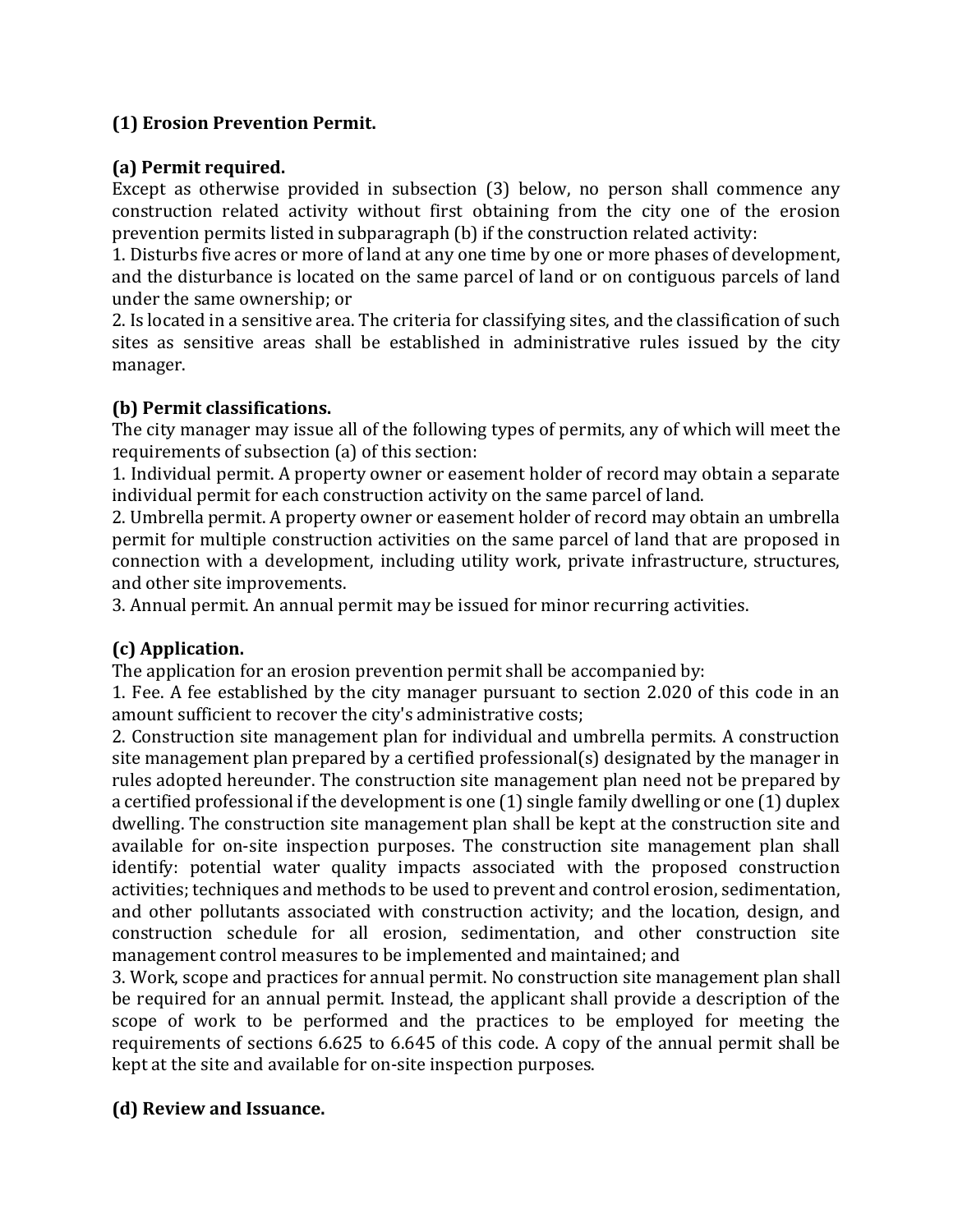The application for the erosion prevention permit shall be reviewed by the city and approved, approved with conditions, or denied, based on criteria set forth in rules adopted by the city manager. The criteria to be adopted shall be designed to achieve the objectives listed in section 6.625. Issuance of an erosion prevention permit may be subject to conditions imposed by the city including, but not limited to, specific erosion and sedimentation prevention measures and schedules.

## (e) Permit Duration.

An erosion prevention permit shall remain in effect for the full period of the construction activity. The manager may extend the duration of the permit for a period of up to, but not to exceed, two years after completion of the construction activity if the manager determines the extension is necessary to ensure that the construction activity has stabilized in accordance with the outcomes identified in the administrative rules.

# (2) Appeal.

Within the time and in the manner prescribed in section 2.021 of this code, the applicant for a permit may appeal (a) the denial of a permit, (b) any conditions imposed on a permit, (c) the determination that the property is located in a sensitive area, or (d) an extension of the duration of a permit under section 6.635(1)(e).

## (3) Waiver of Erosion Prevention Permit.

Notwithstanding any other provisions of this section, the following activities shall not require an erosion prevention permit:

(a) Construction activities involving the disturbance of less than 500 square feet of land surface area, or which consist of the excavation and/or fill of less than 20 cubic yards of material;

(b) Issuance of permits and/or approvals for land divisions, interior improvements to an existing structure, or other approvals for which there is no physical disturbance to the surface of the land; and

(c) Annual landscape maintenance activities on fully developed properties, necessary to maintain the existing developed landscape.

## 6.640 Erosion Prevention - Enforcement.

# (1) Enforcement Policy.

The primary focus of sections 6.625 to 6.645 is to implement measures for preventing erosion and minimizing stormwater impact that will meet the outcomes established in administrative rules promulgated by the city manager, and the city will use the amount of enforcement necessary to achieve compliance. Where possible the city will rely on education rather than enforcement. The manager may provide educational programs or other informational materials that will assist permittees in meeting the desired erosion and sedimentation controls, and other construction site management practices outcomes.

# (2) Inspections.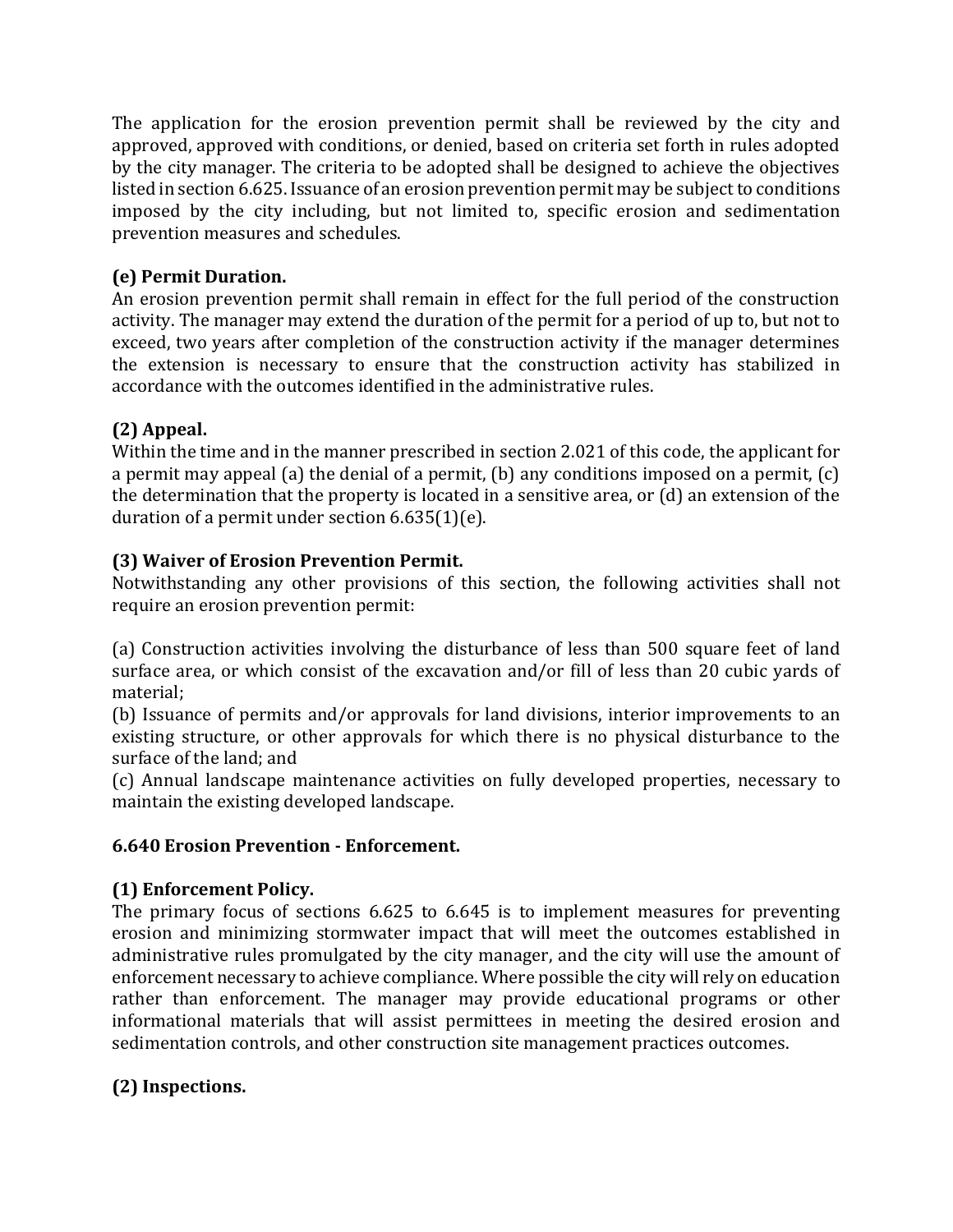The city may make periodic inspections to ensure compliance with this code, rules issued hereunder, or conditions imposed on an erosion prevention or other permit.

## (3) Violations.

Failure to comply with the provisions of this code, rules issued hereunder, the erosion prevention permits, or conditions imposed thereon, during the period that the permit(s) remains in effect may result in:

(a) The issuance of a stop work order or compliance order by the city;

(b) The issuance of a citation into municipal court for violation of this code; and/or

(c) The imposition of an administrative civil penalty pursuant to the provisions of section 2.018 of this code.

Failure to comply with any stop work or compliance order issued by the city shall constitute a separate violation. Each day a violation continues also shall constitute a separate violation.

# (3) Appeal.

Any person to whom an order is issued may appeal a stop work order or compliance order within the time and in the manner prescribed in section 2.021 of this code. Notwithstanding any other provision of this code, a stop work order or compliance order shall be effective upon issuance, and shall continue in effect during the pendency of any appeal.

## 6.645 Erosion Prevention - Rules.

The city manager may adopt rules for implementation of sections 6.625 to 6.640, following the procedures in section 2.019 of this code. The rules may include, but need not be limited to:

(a) The form and content of an erosion prevention permit;

(b) Additional criteria for identifying "sensitive areas" within the city, and preparation of a map identifying sensitive areas;

(c) The definition of a certified professional;

(d) The definition of maximum extent practicable;

(e) The form and minimum criteria to be included in a construction site management plan, including required construction site management practices;

(f) Erosion prevention design standards; and

(g) Criteria for violation of sections 6.625 to 6.640 of the Eugene Code, 1971.

## Section 2.

The first paragraph of Section 6.406 of the Eugene Code, 1971, is amended, and new definitions of "Construction activity," "Construction related materials," "Construction site management plan," "Dewatering," "Emergency condition," "Fully developed property," "Jurisdictional wetland," "Minor recurring activities," "Person," "Related natural resources," "Sensitive areas," and "Wetland," are added in alphabetical order therein, to provide: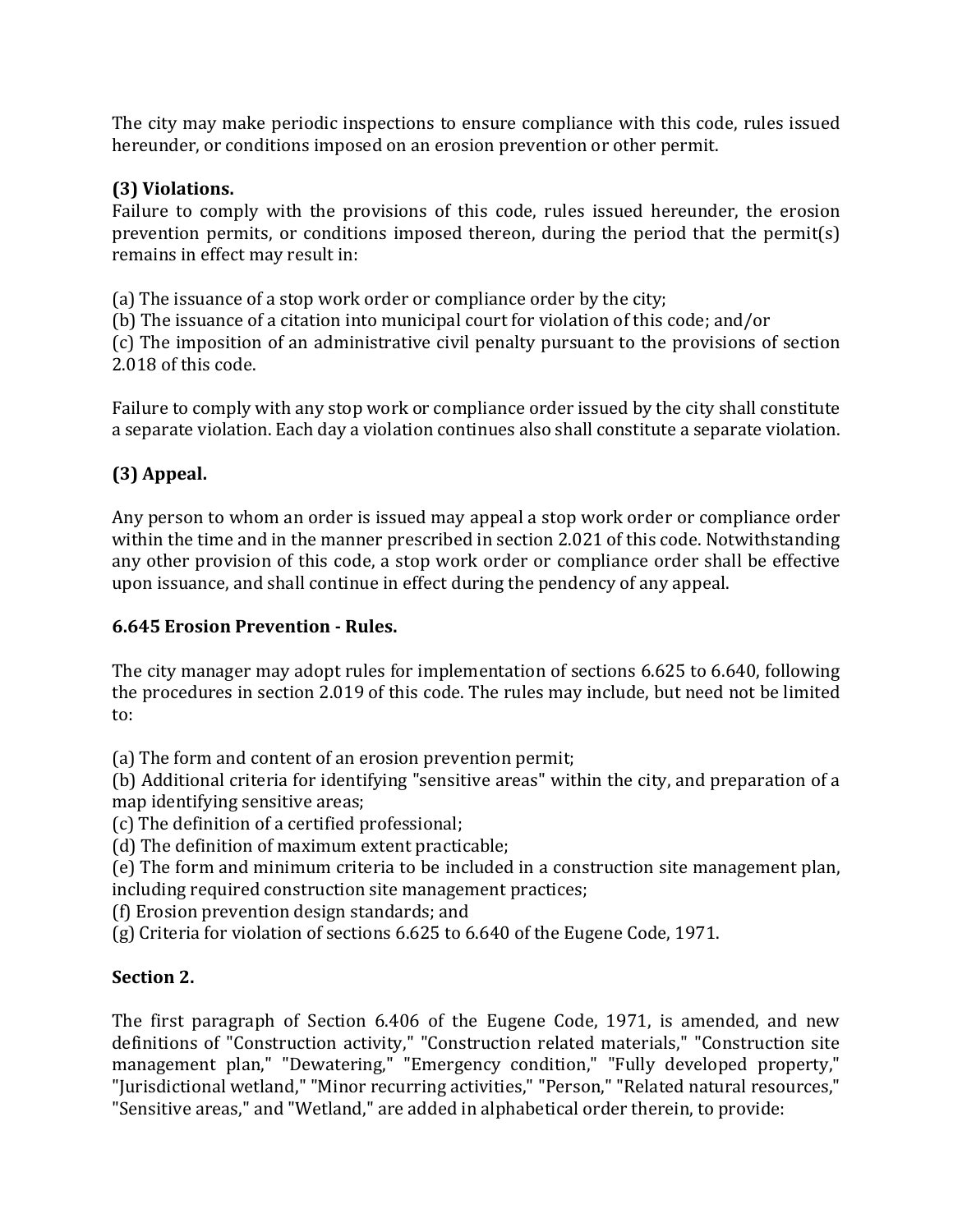### 6.406 Definitions.

For purposes of sections 6.401 through 6.645, unless the context requires otherwise words and phrases shall have the meaning ascribed to them. In interpreting the meaning of words in a definition, other definitions of that word in this Code may be considered:

#### Construction activity.

An activity used in the process of developing, redeveloping, enhancing, or maintaining land, including, but not limited to: land disturbance, building construction, paving and surfacing, storage and disposal of construction related materials.

#### Construction related materials.

Potential water quality pollutants that are used or created during construction activities including, but not limited to, off-site deposits of sediments by vehicles (e.g., tracking, spilling), building material wastes (e.g., scrap metals, rubber, plastic, glass, masonry, wood; paints and thinners; packaging materials; insulation, plaster grout); hazardous substances (e.g., cleaning solvents, chemical additives, concrete curing compounds, acids for cleaning masonry surfaces, paints, thinners); and concrete washout.

#### Construction site management plan.

A set of maps, data, drawings, and narrative that describes expected runoff from new construction sites, and establishes measures to be taken for preventing erosion, sediments, and other pollutants from construction related activities.

### Dewatering.

The removal and disposal of surface water or groundwater for purposes of preparing a site for construction.

#### Emergency condition.

An immediate danger to life, property, or the environment due to circumstances beyond the control of the property owner including, but not limited to, natural and human-caused disasters such as fires, floods, slides, earthquakes, sinkholes and tree blow-down.

#### Fully developed property.

A parcel of land that contains buildings, pavement, and other facilities, including landscaped areas, and due to these uses the parcel cannot be further developed.

### Jurisdictional wetland.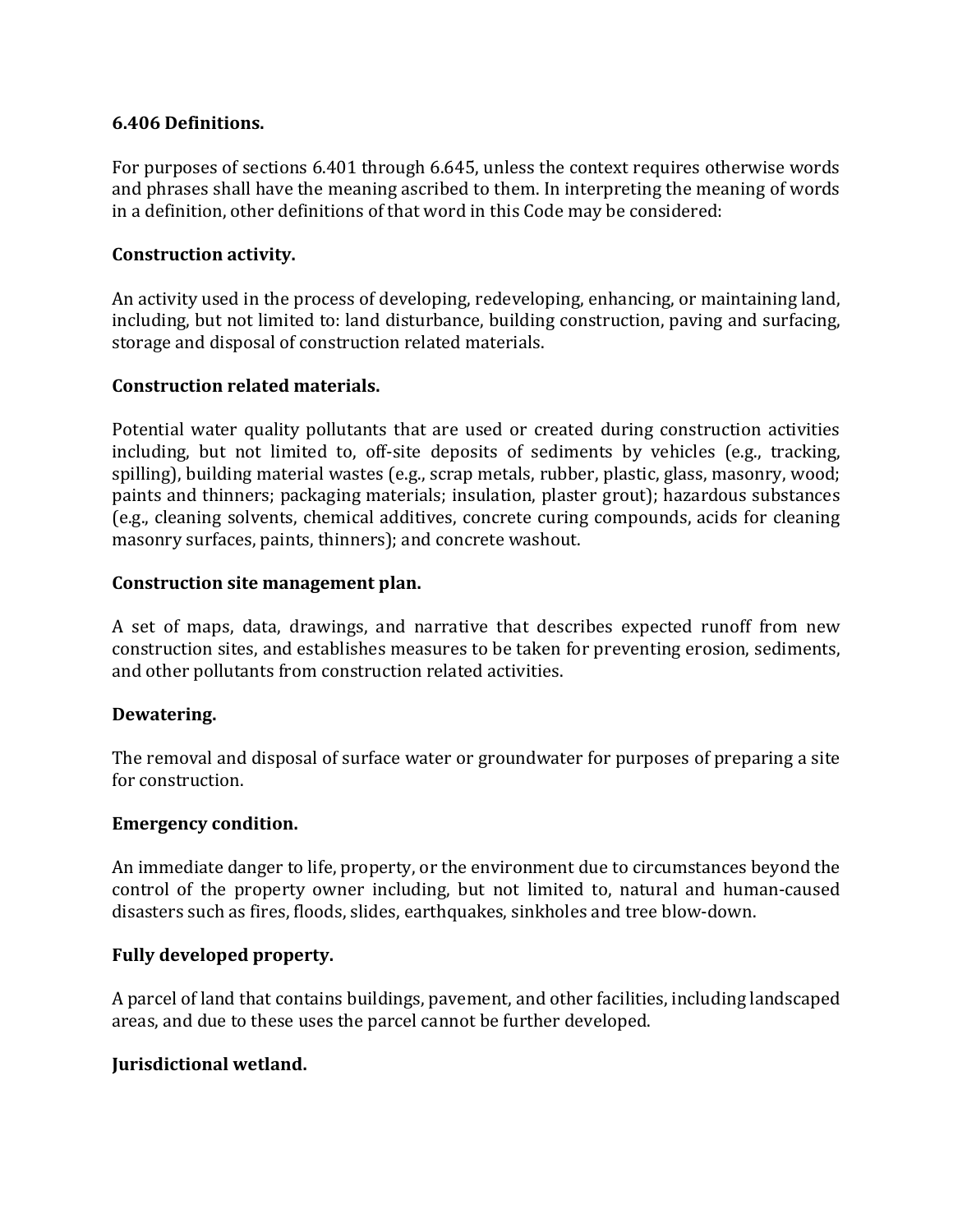Any parcel or portion of a parcel which meets the state or federal definition of wetlands that are under the jurisdiction of state or federal laws. Synonymous with "wetland."

### Minor recurring activities.

Repetitive construction activities that are performed as part of an overall work plan and no individual disturbance exceeds more than 500 square feet of land area and 50 cubic yards of fill or excavated material.

### Person.

An individual, trust, firm, joint stock company, joint venture, consortium, commercial entity, partnership, association, corporation, commission, state and any agency thereof, political subdivision of the state, interstate body or the federal government, including any agency thereof.

### Related natural resources.

Natural resources located within or adjacent to the city's stormwater system, such as waterways, wetlands, and riparian areas, that provide one or more of the following stormwater functions: flood control, water quality treatment, and streambank stabilization.

#### Sensitive areas.

Those places that are highly susceptible to erosion or sedimentation.

### Wetland.

Any parcel or portion of a parcel which meets state or federal definition of wetlands that are under the jurisdiction of state or federal laws. Synonymous with "jurisdictional wetland."

### Section 3.

Section 6.990 of the Eugene Code, 1971, is amended by adding a new Subsection (11) thereto, to provide:

### 6.990 Penalties - Specific.

(11) Violation of sections 6.625 to and including section 6.645 is punishable by a fine of up to \$2,500 per day per violation.

### Section 4.

Subsection (13)(a) of Section 8.005 of the Eugene Code, 1971, is amended to provide:

### 8.005 Administrative Code.